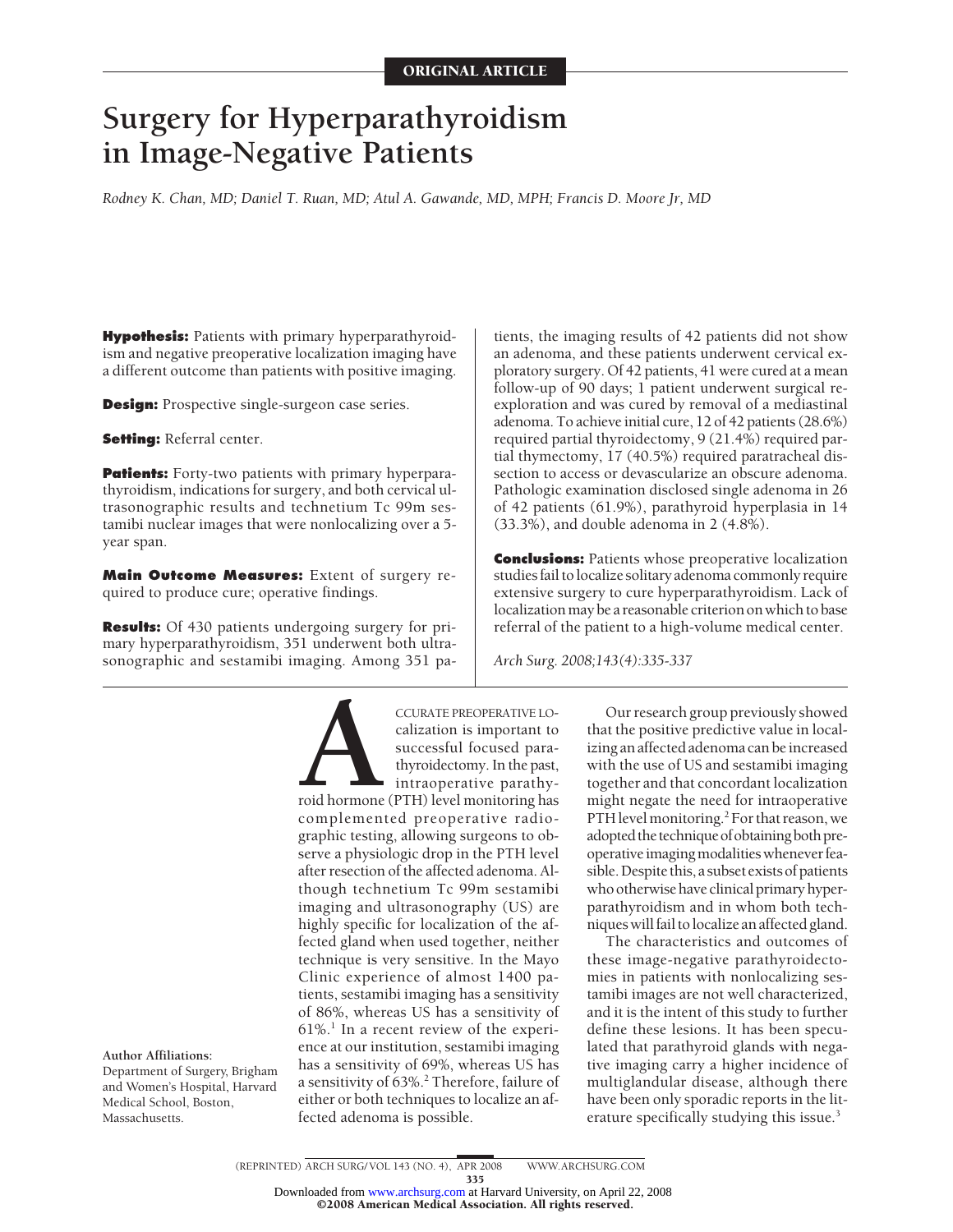### METHODS

In this prospective, single-surgeon case series, we gathered clinical data on all patients who underwent surgery for primary hyperparathyroidism at Brigham and Women's Hospital, Boston, Massachusetts, between January 2000 and June 2005, performed by one of us (F.D.M.). We excluded all patients with renal failure and patients who had recurrent disease. Data recorded included operative findings, basic demographics, preoperative indications, findings of the 2 imaging modalities, preoperative calcium and PTH levels, rapid PTH assay measurements (if any), and final pathologic diagnosis and follow-up data, including calcium level at 31⁄2 months after surgery.

The study was approved by the institutional review board at Brigham and Women's Hospital; all data collection was performed in accord with regulations defined in the study protocol. All identifying information about specific patients was removed.

All patients with negative imaging went to the operating room with the intent to undergo a 4-gland exploratory procedure. Surgical exploration commenced on the right side, and a blood sample for baseline PTH level measurement was drawn from the internal jugular vein before any significant dissection or retraction was performed. If a clinically evident adenoma was identified and resected with an associated greater than 50% drop in PTH level in a second blood sample 10 minutes later, contralateral exploration was abandoned. If no adenoma was found on the right side, contralateral exploration was pursued until adenoma or hyperplasia was identified with certainty. We found that the intraoperative PTH level measurement was helpful when only a single side was surgically explored and an adenoma was immediately found, and the assay helped exclude a second adenoma without further exploration. The technique used for rapid intraoperative PTH assay has been previously described.<sup>4</sup> Further dissection is ceased during the 10-minute wait time until the postresection sample PTH level is analyzed.

In cases in which all 4 glands were enlarged (parathyroid hyperplasia), biopsy specimens were obtained of all 4 parathyroid glands to confirm their identity as parathyroid tissue. All 4 were then resected except for a portion of 1 gland approximating the mass of a single normal parathyroid gland.

Failure to identify an adenoma led to further surgical exploration on the side of the missing parathyroid gland, consisting of unilateral cervical thymectomy, retroesophageal exploration, jugular sheath exploration, and division of the thyroid upper pole vessels to enhance visualization of the region of the recurrent nerve insertion into the larynx. When this maneuver failed to identify the missing adenoma, partial thyroidectomy was performed on the side of the missing parathyroid gland. If the missing parathyroid gland was definitively identified as in the lower position, this thyroid resection included only the inferior 50% of the thyroid. If the missing parathyroid gland was thought to be in the upper or lower position, complete partial thyroidectomy was performed.

Failure of the partial thyroidectomy specimen to contain the abnormal parathyroid, per immediate pathologic examination, led to paratracheal dissection to remove or devascularize any occult parathyroid tissue. Paratracheal dissection includes resection of unilateral paratracheal soft tissue consisting of fat, lymph nodes, and any missing parathyroid tissue from the space defined by the trachea and esophagus medially, the pretracheal fascia posteriorly, and the carotid artery laterally. The upper parathyroid gland, if normal, is preserved on a vascular pedicle extending to the inferior thyroid artery. The dissection extends from the level of the insertion of the recurrent laryngeal nerve into the larynx down to the upper mediastinum. The recurrent nerve is preserved.

Statistical analysis was performed using commercially available software (Sigmaplot; SPSS Inc, Chicago, Illinois). Results are given as mean (SE) unless otherwise indicated. If needed, comparison groups were subjected to 1-way analysis of variance, and a *t* test was applied when statistical significance was found.

## RESULTS

During 5 years, 430 patients underwent surgery for primary hyperparathyroidism. Of these, 351 underwent both US and sestamibi imaging. Among these, 174 had concordant findings, 135 had discordant findings, and 42 did not show an adenoma by either modality.

All 42 patients underwent cervical exploratory surgery, which commenced on the right side (our usual practice). In 11 patients, an obviously abnormal right parathyroid gland was found and was resected with an associated drop in the rapid intraoperative PTH assay, consistent with cure. The remaining 31 patients went on to undergo a contralateral exploratory procedure. Among our 42 patients, no complications, including bleeding, hypocalcemia, and vocal cord paralysis or paresis occurred.

Of 42 patients, 41 required no further surgery at a mean follow-up of 90 days. One patient underwent surgical reexploration and was cured by removal of a mediastinal adenoma, through a median sternotomy, located on the aortic arch. Among the patients with negative imaging, 12 of 42 (28.6%) required partial thyroidectomy, 9 (21.4%) required partial thymectomy, 17 (40.5%) required paratracheal dissection to access or devascularize an obscure adenoma. A mean of 4 (range, 1-11) frozen sections per patient were sent for pathologic examination. Among 42 patients with negative imaging, final pathologic examination disclosed single adenoma in 26 (61.9%), parathyroid hyperplasia in 14 (33.3%), and double adenoma in 2 (4.8%). Of 12 resected thyroid specimens, 8 contained intrathyroidal parathyroid tissue. Resection of affected glands was performed in the cases of single and double adenomas, and subtotal parathyroidectomy, as already described, was performed in the case of parathyroid hyperplasia. Twenty-six single adenomas were found. Thirteen (6 right upper and 7 right lower adenomas) were on the right side, and 13 (7 left upper and 6 left lower adenomas) were on the left side.

### **COMMENT**

Patients with negative imaging represent an important subset of patients with primary hyperparathyroidism in whom traditional 4-gland operative exploratory surgery remains the optimal management because of the increased frequency of multiglandular disease (38% vs 15% in patients with positive imaging<sup>5-7</sup>). Based on the findings of this study, these patients perform well with longterm cure of their disease after undergoing an appropriate surgical procedure. Because of the higher incidence of multiglandular disease in these patients, surgery needs to be conducted with a level of suspicion that multiglandular disease exists to ensure that all diseased glands are resected during the operation.<sup>2</sup> If an adenoma is found immediately and is resected with an associated greater